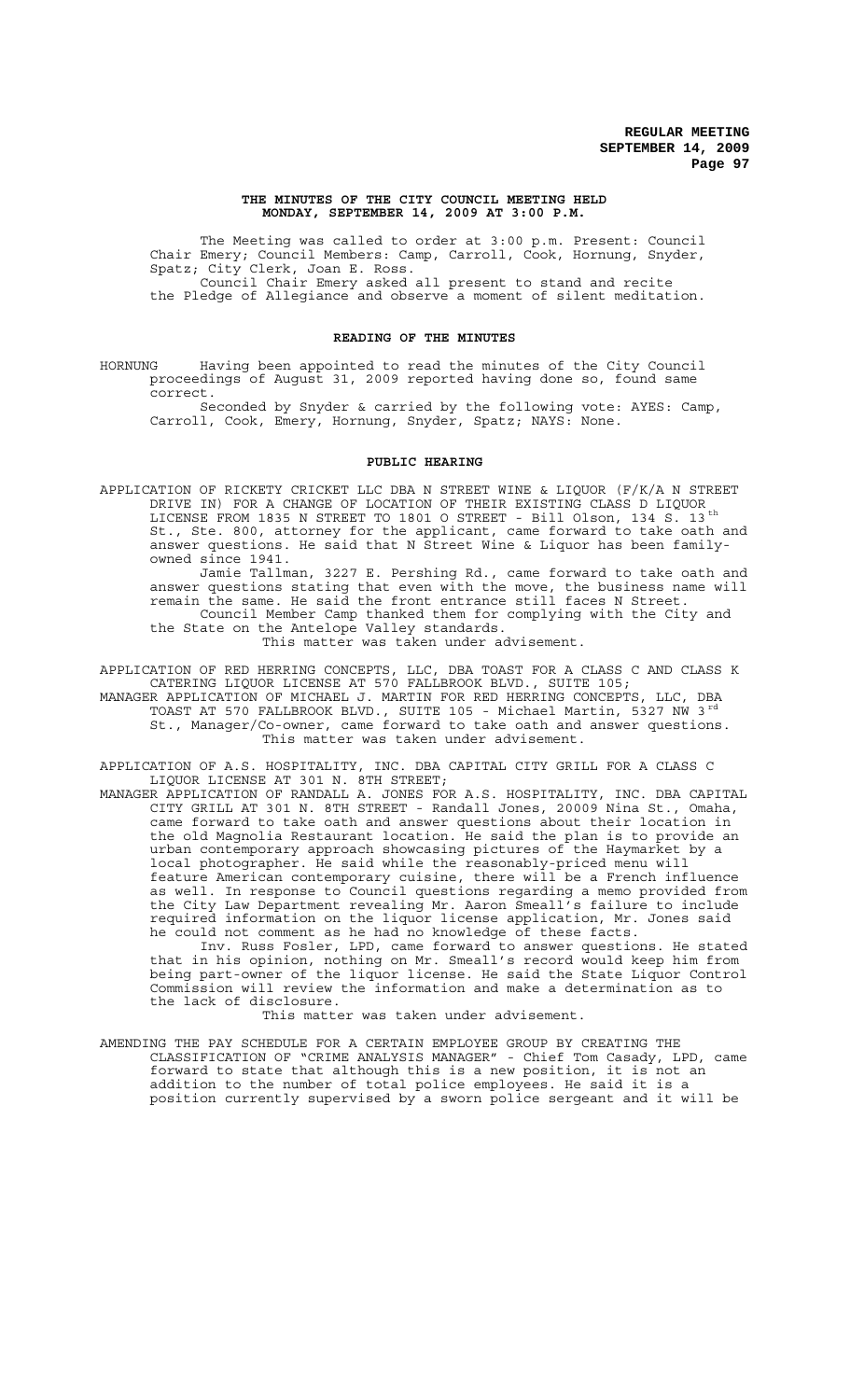> replaced by a civilian employee instead. In relation to compensation, he said the salary range is considerably less. Chief Casady clarified that crime analysis is the process of handling police data and finding trends & crime patterns in the volume of 400 dispatches occurring daily in the city of Lincoln. He stated that the Lincoln Police Department has an international reputation for the quality of its crime analysis. This matter was taken under advisement.

APPROVING A PREPAID DEBIT CARD AGREEMENT BETWEEN THE CITY AND U.S. BANK NATIONAL ASSOCIATION TO ENABLE THE CITY TO PARTICIPATE IN A PROGRAM TO PROVIDE PAYROLL OR OTHER FUNDS TO CITY EMPLOYEES ON A STATE OF NEBRASKA PREPAID DEBIT CARD PRODUCT AND INCORPORATING THE TERMS AND CONDITIONS OF THE NEBRASKA CARD AGREEMENT TO GOVERN SUCH AGREEMENT - Don Herz, City Finance Director, came forward to state that while there is well over 90% participation in employee direct deposit, this program targets a specific group of employees - those who are temporary for example – who do not or for some reason cannot have a checking account. Mr. Herz said an electronic transaction will cost considerably less than issuing a check and there are virtually no fees for the recipient. This matter was taken under advisement.

**\*\* END OF PUBLIC HEARING \*\***

## **COUNCIL ACTION**

#### **REPORTS OF CITY OFFICERS**

RESOLUTION APPROVING THE DISTRIBUTION OF FUNDS REPRESENTING INTEREST EARNINGS ON SHORT-TERM INVESTMENTS OF IDLE FUNDS DURING THE MONTH ENDED JULY 31, 2009 - CLERK read the following resolution, introduced by Jonathan Cook, who moved its adoption:<br>A-85503 BE IT RESOLVED by

BE IT RESOLVED by the City Council of the City of Lincoln, Nebraska:

That during the month ended July 31, 2009, \$542,916.14 was earned from the investments of "IDLE FUNDS". The same is hereby distributed to the various funds on a pro-rata basis using the balance of each fund and allocating a portion of the interest on the ratio that such balance bears to the total of all fund balances.

Introduced by Jonathan Cook Seconded by Carroll & carried by the following vote: AYES: Camp, Carroll, Cook, Emery, Hornung, Snyder, Spatz; NAYS: None.

- REPORT FROM CITY TREASURER OF FRANCHISE TAX FOR THE MONTH OF JULY 2009 FROM BLACK HILLS/NEBRASKA GAS UTILITY CO., LLC - CLERK presented said report which was placed on file in the Office of the City Clerk. **(16-1)**
- REPORT FROM THE CITY TREASURER OF FRANCHISE TAX FOR THE 1ST AND 2ND QUARTERS ENDING JUNE 30, 2009 FROM TIME WARNER CABLE - CLERK presented said report which was placed on file in the Office of the City Clerk. **(41- 2518A)**
- CLERK'S LETTER AND MAYOR'S APPROVAL OF RESOLUTIONS AND ORDINANCES PASSED BY THE CITY COUNCIL ON AUGUST 24, 2009 - CLERK presented said report which was placed on file in the Office of the City Clerk. **(27-1)**
- CLERK'S LETTER AND MAYOR'S APPROVAL OF RESOLUTIONS AND ORDINANCES PASSED BY THE CITY COUNCIL ON AUGUST 31, 2009 - CLERK presented said report which was placed on file in the Office of the City Clerk. **(27-1)**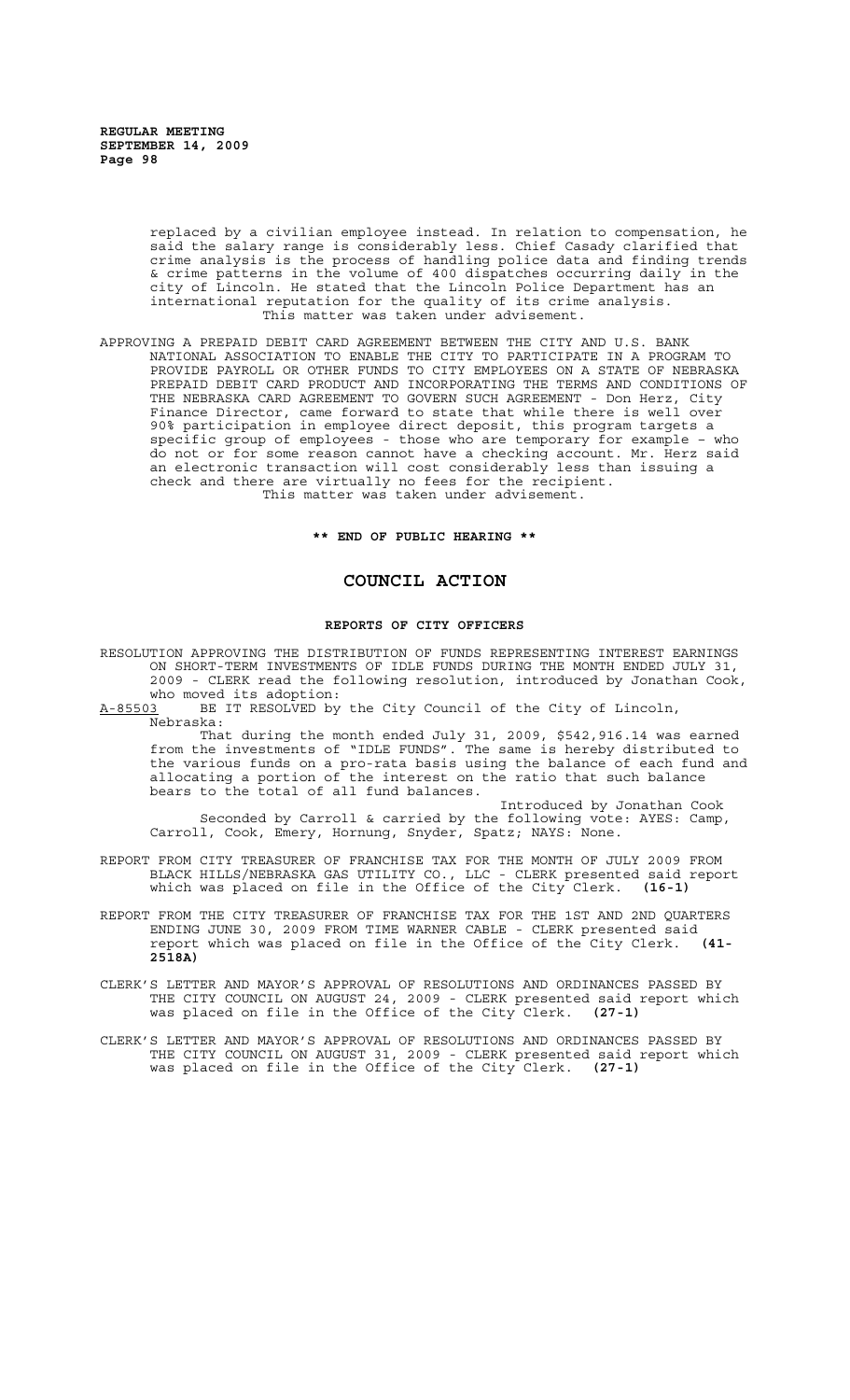- REPORT FROM CITY TREASURER OF E911 SURCHARGE FOR 2ND QUARTER 2009: TWC DIGITAL PHONE LLC; JUNE 2009: CHARTER FIBERLINK - NEBRASKA, LLC; JULY 2009: 8X8, INC., ACN COMMUNICATIONS, AT&T COMMUNICATIONS OF MIDWEST, BUDGET PREPAY, COMTEL TELCOM ASSETS, GRANITE TELECOMMUNICATIONS, INETWORKS GROUP, LEVEL 3 COMMUNICATIONS, QWEST COMMUNICATIONS COMPANY, TWC DIGITAL PHONE LLC, VONAGE AMERICA - CLERK presented said report which was placed on file in the Office of the City Clerk. **(20-02)**
- REPORT FROM CITY TREASURER OF TELECOMMUNICATIONS OCCUPATION TAX FOR 2  $^{\text{ND}}$ QUARTER 2009: MATRIX TELECOM, MEGAPATH, RELIANCE COMMUNICATIONS, SOUTHWEST COMMUNICATIONS, TELENATIONAL COMMUNICATIONS, WINDSTREAM NEBRASKA; MAY 2009: NEBRASKA TECHNOLOGY & TELECOMM.; JUNE 2009: ACCESSLINE, ACN COMMUNICATIONS SERVICES, ADVANCED TEL INC, AIRESPRING, AT&T COMMUNICATIONS OF MIDWEST, BROADBAND DYNAMICS, BROADWING COMM., CELLCO PARTNERSHIP, CIMCO COMM., CINCINNATI BELL ANY DISTANCE, COMTEL, CTI LONG DISTANCE, GLOBAL CROSSING, GLOBALSTAR USA, GRANITE, IBM GLOBAL, IDT DOMESTIC, INTELLICALL OPERATOR SERVICES, I-WIRELESS, KDDI AMERICA, MCLEODUSA, NEBRASKA TECHNOLOGY & TELECOMM., NETWORK BILLING SYSTEMS, NEW CINGULAR WIRELESS, NEW EDGE NETWORKS, NORSTAN NETWORK SERVICES, NOSVA, OMAHA CELLULAR, ONSTAR, PNG TELECOMM., PRIMUS, PUBLIC COMMUNICATIONS SERVICES, QUANTUM SHIFT, QWEST COMM., SIOUX CITY MSA, TCG OMAHA, TELECORP COMM., TRACFONE WIRELESS, TRANS NATIONAL, TON SERVICES, TWC DIGITAL PHONE, UCN, USCOC OF GREATER IOWA, USCOC OF NEBRASKA/KANSAS, VERIZON LONG DISTANCE, VERIZON SELECT, VERIZON WIRELESS, VIRGIN MOBILE USA, VOICECOM, WORKING ASSETS FUNDING SERVICE, XO COMMUNICATION SERVICES; JULY 2009: ALLTEL COMMUNICATIONS OF NEBRASKA, ATS MOBILE TELEPHONE, BT AMERICAS, BUSINESS TELECOM, COVISTA, CRICKET COMMUNICATIONS, D&D COMM., ENHANCED COMM. GROUP, FIRST COMMUNICATIONS, GLOBALCOM, I-WIRELESS, LIGHTYEAR NETWORK SOLUTIONS, MCI COMMUNICATIONS SERVICES, NETWORK BILLING SYSTEMS, NEXTEL WEST CORP., NOS COMM., NOSVA, NPCR, INC., PUBLIC COMMUNICATIONS SERVICES, SBC LONG DISTANCE, SPRINT COMMUNICATION CO., SPRINT SPECTRUM, 360NETWORKS, TOTAL HOLDINGS, TRI-M COMM., UNITE PRIVATE NETWORKS, WHOLESALE CARRIER SERVICES, WWC LICENSE, YESTEL USA, ZONE TELECOM, INC. - CLERK presented said report which was placed on file in the Office of the City Clerk. **(20)**

### **PETITIONS & COMMUNICATIONS**

- SETTING THE HEARING DATE OF MONDAY, FEBRUARY 1, 2010, REQUESTED BY J. MICHAEL RIERDEN ON BEHALF OF LINCOLN FEDERAL SAVINGS BANK AND STONEBRIDGE CREEK LLC APPEALING FROM THE DETERMINATION OF IMPACT FEES IMPOSED ON THE PROPERTY LEGALLY DESCRIBED AS LOTS 39, 45, 46, 47, 49, 50 IN SECTION 25, TOWNSHIP 11 NORTH, RANGE 6 EAST GENERALLY LOCATED BETWEEN CENTURION DRIVE AND NORTH 27TH STREET ALONG BOTH SIDES OF ALVO ROAD, LANCASTER COUNTY, NEBRASKA. (MOTION TO PLACE ON PENDING - DATE CERTAIN REQUESTED) - PRIOR to reading:
- CARROLL Moved to Place on Pending, Date Certain to February 1, 2010. Seconded by Spatz & carried by the following vote: AYES: Camp, Carroll, Cook, Emery, Hornung, Snyder, Spatz; NAYS: None.

### **LIQUOR RESOLUTIONS**

APPLICATION OF RICKETY CRICKET LLC DBA N STREET WINE & LIQUOR (F/K/A N STREET DRIVE IN) FOR A CHANGE OF LOCATION OF THEIR EXISTING CLASS D LIQUOR LICENSE FROM 1835 N STREET TO 1801 O STREET - CLERK read the following resolution, introduced by Jon Camp, who moved its adoption for approval: A-85504 BE IT RESOLVED by the City Council of the City of Lincoln,

Nebraska: That after hearing duly had as required by law, consideration of the facts of this application, the Nebraska Liquor Control Act, including Neb. Rev. Stat. § 53-129, and the pertinent City ordinances, the City Council recommends that the application of Rickety Cricket LLC dba N Street Wine & Liquor (f/k/a N Street Drive In) to move its presently licensed premise and existing Class "D" liquor license from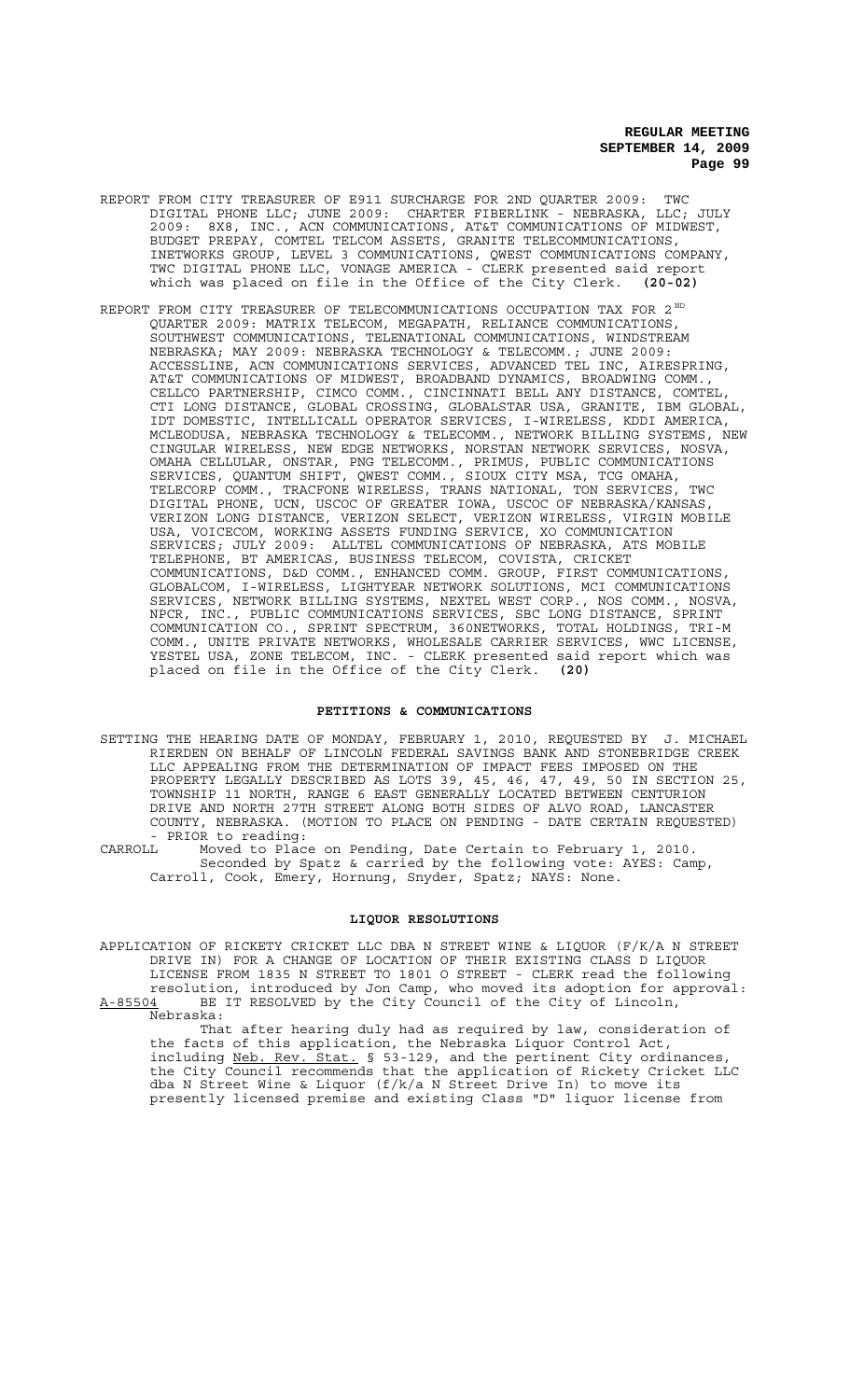1835 N Street to 1801 O Street, Lincoln, Nebraska, be approved with the condition that the premise complies in every respect with all City and State regulations.

BE IT FURTHER RESOLVED that the City Clerk is directed to transmit a copy of this resolution to the Nebraska Liquor Control Commission. Introduced by Jon Camp Seconded by Spatz & carried by the following vote: AYES: Camp, Carroll, Cook, Emery, Hornung, Snyder, Spatz; NAYS: None.

APPLICATION OF RED HERRING CONCEPTS, LLC, DBA TOAST FOR A CLASS C AND CLASS K CATERING LIQUOR LICENSE AT 570 FALLBROOK BLVD., SUITE 105 - CLERK read

the following resolution, introduced by Jon Camp, who moved its adoption for approval:<br>A-85505 BE IT R

BE IT RESOLVED by the City Council of the City of Lincoln, Nebraska:

That after hearing duly had as required by law, consideration of the facts of this application, the Nebraska Liquor Control Act, and the pertinent City ordinances, the City Council recommends that the application of Red Herring Concepts, LLC dba Toast for a Class "C" and "K" liquor license at 570 Fallbrook Blvd., Suite 105, Lincoln, Nebraska, for the license period ending October 31, 2009, be approved with the condition that:

1. Applicant must successfully complete the responsible beverage server training course required by Section 5.04.035 of the Lincoln Municipal Code within 30 days of approval of this resolution.<br>2. The premise must comply in every respect with all city ar The premise must comply in every respect with all city and state regulations.

The City Clerk is directed to transmit a copy of this resolution to the Nebraska Liquor Control Commission.

Introduced by Jon Camp

Seconded by Spatz & carried by the following vote: AYES: Camp, Carroll, Cook, Emery, Hornung, Snyder, Spatz; NAYS: None.

MANAGER APPLICATION OF MICHAEL J. MARTIN FOR RED HERRING CONCEPTS, LLC, DBA TOAST AT 570 FALLBROOK BLVD., SUITE 105 - CLERK read the following

resolution, introduced by Jon Camp, who moved its adoption for approval: A-85506 MHEREAS, Red Herring Concepts, LLC dba Toast, located at 570 Fallbrook Blvd., Suite 105, Lincoln, Nebraska has been approved for a

Retail Class "C" and "K" liquor license, and now requests that Michael J. Martin be named manager;

WHEREAS, Michael J. Martin appears to be a fit and proper person to manage said business.

NOW, THEREFORE, BE IT RESOLVED by the City Council of the City of Lincoln, Nebraska:

That after hearing duly had as required by law, consideration of the facts of this application, the Nebraska Liquor Control Act, and the pertinent City ordinances, the City Council recommends that Michael J. Martin be approved as manager of this business for said licensee. The City Clerk is directed to transmit a copy of this resolution to the Nebraska Liquor Control Commission.

Introduced by Jon Camp Seconded by Spatz & carried by the following vote: AYES: Camp, Carroll, Cook, Emery, Hornung, Snyder, Spatz; NAYS: None.

APPLICATION OF A.S. HOSPITALITY, INC. DBA CAPITAL CITY GRILL FOR A CLASS C LIQUOR LICENSE AT 301 N. 8TH STREET - CLERK read the following resolution, introduced by Jon Camp, who moved its adoption for approval: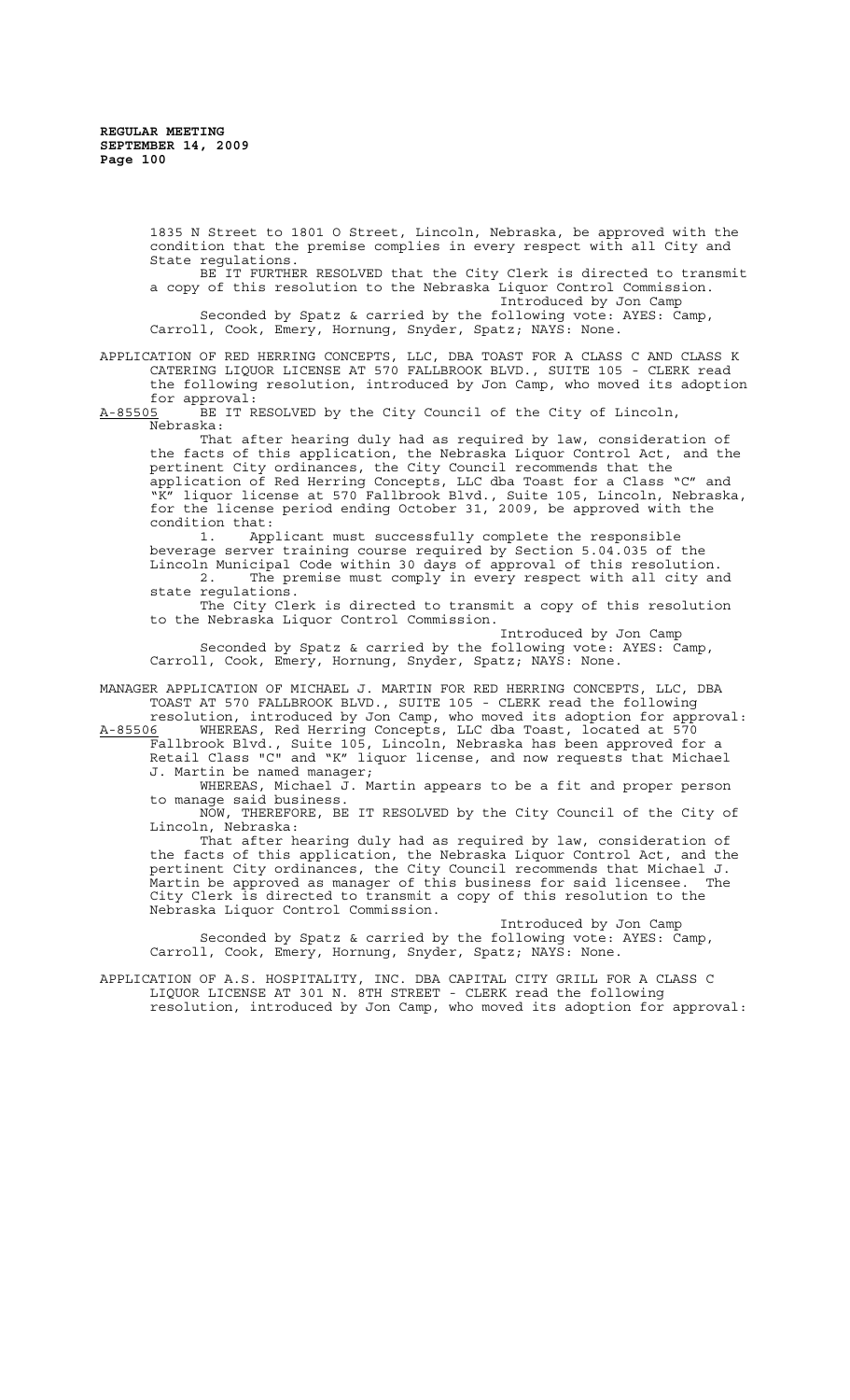CAMP Moved approval.<br>SNYDER Seconded. SNYDER Seconded.<br>
CAMP Withdrew Withdrew his motion. CAMP Moved to continue Public Hearing with Action in one week to September 21, 2009. Seconded by Snyder & carried by the following vote: AYES: Camp, Carroll, Cook, Emery, Hornung, Snyder, Spatz; NAYS: None. MANAGER APPLICATION OF RANDALL A. JONES FOR A.S. HOSPITALITY, INC. DBA CAPITAL CITY GRILL AT 301 N. 8TH STREET - PRIOR to reading: CAMP Moved to continue Public Hearing with Action in one week to

September 21, 2009. Seconded by Snyder & carried by the following vote: AYES: Camp, Carroll, Cook, Emery, Hornung, Snyder, Spatz; NAYS: None.

## **ORDINANCES - 2ND READING & RELATED RESOLUTIONS (as required)**

AMENDING THE PAY SCHEDULE FOR A CERTAIN EMPLOYEE GROUP BY CREATING THE CLASSIFICATION OF "CRIME ANALYSIS MANAGER" - CLERK read an ordinance, introduced by Adam Hornung, amending Section 1 of Ordinance No. 18967 passed August 6, 2007, relating to the pay schedules of employees whose classifications are assigned to the pay range which is prefixed by the letter "A," by creating the job classification of "Crime Analysis Manager", the second time.

### **PUBLIC HEARING RESOLUTIONS**

APPROVING A PREPAID DEBIT CARD AGREEMENT BETWEEN THE CITY AND U.S. BANK NATIONAL ASSOCIATION TO ENABLE THE CITY TO PARTICIPATE IN A PROGRAM TO PROVIDE PAYROLL OR OTHER FUNDS TO CITY EMPLOYEES ON A STATE OF NEBRASKA PREPAID DEBIT CARD PRODUCT AND INCORPORATING THE TERMS AND CONDITIONS OF THE NEBRASKA CARD AGREEMENT TO GOVERN SUCH AGREEMENT - CLERK read the following resolution, introduced by Adam Hornung, who moved its adoption:

A-85507 BE IT RESOLVED by the City Council of the City of Lincoln, Nebraska:

That the attached Prepaid Debit Card Agreement between the City of Lincoln and U.S. Bank National Association to provide payroll or other funds to City employees by means of a Visa branded prepaid debit card product through inter-governmental cooperative purchasing, as per Section 2.18.030(o) of the Lincoln Municipal Code, with the State of Nebraska, for a term to expire on March 31, 2013, with an option to renew, in accordance with the terms and conditions contained in said Agreement, is hereby approved and the Mayor is authorized to execute the same on behalf of the City of Lincoln.

The City Clerk is directed to send an executed copy of the Agreement to Rebecca Petersen, U.S. Bank Retail Payment Solutions, U.S. Bank Plaza, 200 South 6th Street, Minneapolis, MN 55402.

Introduced by Adam Hornung Seconded by Spatz & carried by the following vote: AYES: Camp, Carroll, Cook, Emery, Hornung, Snyder, Spatz; NAYS: None.

# PUBLIC HEARING RESOLUTION & ORDINANCES - 3<sup>RD</sup> READING

APPROVING THE LABOR CONTRACT BETWEEN THE CITY AND THE LINCOLN M CLASS EMPLOYEES ASSOCIATION EFFECTIVE AUGUST 20, 2009. (8/31/09 - P.H. CON'T

W/ACTION TO 9/14/09) - PRIOR to reading: HORNUNG Moved to continue P.H. with Action on Bill No. 09R-150 to September 28, 2009.

Seconded by Spatz & carried by the following vote: AYES: Camp, Carroll, Cook, Emery, Hornung, Snyder, Spatz; NAYS: None.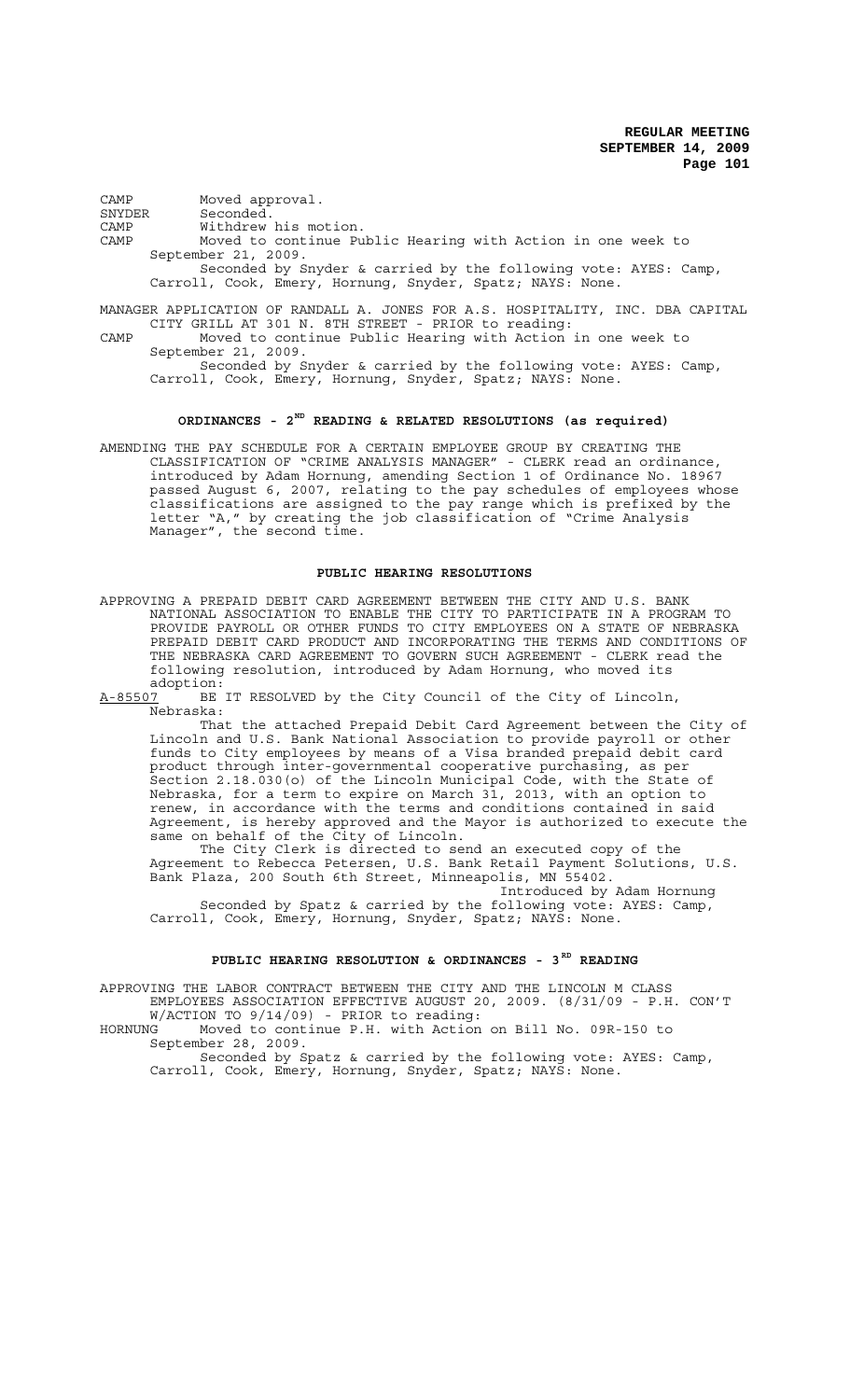AMENDING THE PAY SCHEDULE FOR A CERTAIN EMPLOYEE GROUP BY CREATING THE CLASSIFICATION OF SENIOR ATTORNEY. (8/3/09 - PLACED ON PENDING; TO BE REMOVED FOR 1ST READING AT SAME TIME AS M CLASS HAS 1ST READING) (8/31/09 - P.H. CON'T W/ACTION TO 9/14/09) - PRIOR to reading:

HORNUNG Moved to continue P.H. with Action on Bill No. 09-97 to September 28, 2009.

Seconded by Spatz & carried by the following vote: AYES: Camp, Carroll, Cook, Emery, Hornung, Snyder, Spatz; NAYS: None.

CLERK Read an ordinance, introduced by Adam Hornung, amending Section 1 of Ordinance 18971 passed August 6, 2007, relating to the pay schedules of employees whose classifications are assigned to the pay range which is prefixed by the letter "M," by creating the job classification of "Senior Attorney", the third time.

AMENDING THE PAY SCHEDULE FOR A CERTAIN EMPLOYEE GROUP BY REVISING THE CLASSIFICATION OF ATTORNEY II. (8/3/09 - PLACED ON PENDING; TO BE REMOVED FOR 1ST READING AT SAME TIME AS M CLASS HAS 1ST READING)  $(8/31/09$  - P.H. CON'T W/ACTION TO  $9/14/09$ ) - PRIOR to reading:

HORNUNG Moved to continue P.H. with Action on Bill No. 09-98 to September 28, 2009.

Seconded by Spatz & carried by the following vote: AYES: Camp, Carroll, Cook, Emery, Hornung, Snyder, Spatz; NAYS: None.

CLERK Read an ordinance, introduced by Adam Hornung, amending Section 1 of Ordinance No. 18971 passed August 6, 2007, relating to the pay schedules of employees whose classifications are assigned to the pay range which is prefixed by the letter "M," by changing the pay range for the position of Attorney II from an M03 (\$61,228.96 - \$119,394.08) to an M02 (\$48,821.76 - \$99,569.60), the third time.

AMENDING CHAPTER 2.76 OF THE LINCOLN MUNICIPAL CODE RELATING TO THE CITY'S PERSONNEL SYSTEM BY AMENDING THE TITLE PAGE TO DELETE SECTION 2.76.160 COMPENSATION PLAN, VARIABLE MERIT PAY PLAN; AMENDING SECTION 2.76.040 DEFINITIONS, TO DEFINE EXCLUDED EMPLOYEE; AMENDING SECTION 2.76.130 POSITION AND PAY RANGE ALLOCATION, RELATING TO EXCLUDED EMPLOYEES; AMENDING SECTION 2.76.135 MERIT PAY PLAN ESTABLISHED, TO INCLUDE EXCLUDED EMPLOYEES AND INCREASE THE MAXIMUM NUMBER OF MERIT PAY STEPS; AMENDING SECTION 2.76.145 MERIT PAY PLAN, ADMINISTRATION AND REQUIREMENTS FOR ADVANCEMENT, TO INCLUDE THE NEWLY DEFINED EXCLUDED EMPLOYEES; AMENDING SECTION 2.76.150 MERIT PAY PLAN, PAY INCREASES FOR EXCEPTIONAL SERVICE, TO INCLUDE THE NEWLY DEFINED EXCLUDED EMPLOYEES; AMENDING 2.76.155 LONGEVITY PAY TO ADJUST THE ANNUAL LONGEVITY PAY PLAN RELATING TO CERTAIN "N" AND EXCLUDED EMPLOYEES; DELETING ALL OF SECTION 2.76.160 VARIABLE MERIT PAY PLAN; AMENDING SECTION 2.76.175 PROMOTION, TRANSFER, DEMOTION OR TEMPORARY PROMOTION RELATING TO THE NEWLY DEFINED EXCLUDED EMPLOYEES; AMENDING SECTION 2.76.200 TEMPORARY ASSIGNMENT TO A HIGHER CLASSIFICATION RELATING TO THE NEWLY DEFINED EXCLUDED EMPLOYEES; AMENDING SECTION 2.76.380 SICK LEAVE WITH PAY, AS IT RELATES TO EMPLOYEES WITH A PAY RANGE PREFIXED BY M, A, C, E, N, OR X; AND AMENDING SECTION 2.76.395 VACATION LEAVE WITH PAY AS IT RELATES TO EMPLOYEES WITH A PAY RANGE PREFIXED BY M; AND REPEALING 2.76 TITLE PAGE AND SECTIONS 2.76.040, 2.76.130, 2.76.135, 2.76.145, 2.76.150, 2.76.155, 2.76.160, 2.76.175, 2.76.200, 2.76.380, AND 2.76.395 OF THE LINCOLN MUNICIPAL CODE AS HITHERTO EXISTING. (8/3/09 - PLACED ON PENDING; TO BE REMOVED FOR 1ST READING AT SAME TIME AS M CLASS HAS 1ST READING) (8/31/09 - P.H. CON'T W/ACTION TO  $9/14/09$ ) - PRIOR to reading:<br>HORNUNG Moved to continue P.H. with Action

Moved to continue P.H. with Action on Bill No. 09-100 to September 28, 2009.

Seconded by Spatz & carried by the following vote: AYES: Camp, Carroll, Cook, Emery, Hornung, Snyder, Spatz; NAYS: None.

CLERK Read an ordinance, introduced by Eugene Carroll, amending Chapter 2.76 of the Lincoln Municipal Code relating to the City's Personnel System by amending the Title Page to delete Section 2.76.160 Compensation Plan, Variable Merit Pay Plan; amending Section 2.76.040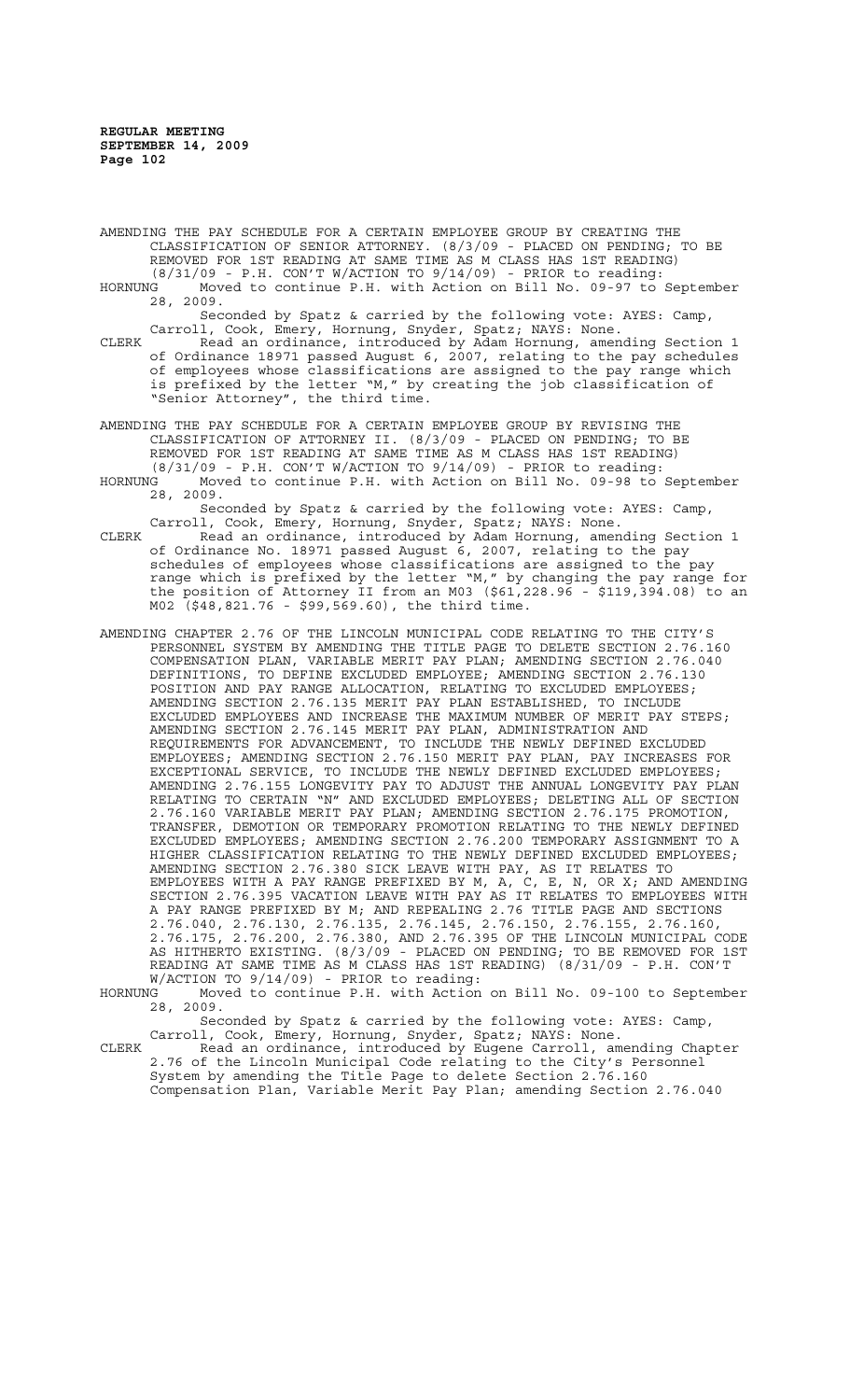Definitions, to define Excluded Employee; amending Section 2.76.130 Position and Pay Range Allocation, relating to Excluded Employees; amending Section 2.76.135 Merit Pay Plan Established, to include Excluded Employees and increase the maximum number of merit pay steps; amending Section 2.76.145 Merit Pay Plan, Administration and Requirements for Advancement, to include the newly defined Excluded Employees; amending Section 2.76.150 Merit Pay Plan, Pay Increases for Exceptional Service, to include the newly defined Excluded Employees; amending 2.76.155 Longevity Pay to adjust the annual longevity pay plan relating to certain "N" and Excluded Employees; deleting all of Section 2.76.160 Variable Merit Pay Plan; amending Section 2.76.175 Promotion, Transfer, Demotion or Temporary Promotion relating to the newly defined Excluded Employees; amending Section 2.76.200 Temporary Assignment to a Higher Classification relating to the newly defined Excluded Employees; amending Section 2.76.380 Sick Leave with Pay, as it relates to employees with a pay range prefixed by M, A, C, E, N, or X; and amending Section 2.76.395 Vacation Leave with Pay as it relates to employees with a pay range prefixed by M; and repealing 2.76 Title Page and Sections 2.76.040, 2.76.130, 2.76.135, 2.76.145, 2.76.150, 2.76.155, 2.76.160, 2.76.175, 2.76.200, 2.76.380, and 2.76.395 of the Lincoln Municipal Code as hitherto existing, the third time.

- AMENDING CHAPTER 2.78 OF THE LINCOLN MUNICIPAL CODE RELATING TO THE CITY'S PERSONNEL SYSTEM BY AMENDING SECTION 2.78.010 COMPENSATION PLAN ESTABLISHED TO EXCLUDE EMPLOYEES WITH A PAY RANGE PREFIXED BY M; AMENDING SECTIONS 2.78.020 ANNUAL LEAVE, 2.78.025 VARIABLE MERIT PAY PLAN, AND 2.78.030 SICK LEAVE TO DELETE THE REFERENCES TO EMPLOYEES WITH A PAY RANGE PREFIXED BY THE LETTER M; AND REPEALING 2.78 TITLE PAGE AND SECTIONS 2.78.010, 2.78.020, 2.78.025, AND 2.78.030 OF THE LINCOLN MUNICIPAL CODE AS HITHERTO EXISTING. (8/3/09 - PLACED ON PENDING; TO BE REMOVED FOR 1ST READING AT SAME TIME AS M CLASS HAS 1ST READING) (8/31/09 - P.H. CON'T W/ACTION TO 9/14/09) - PRIOR to reading:
- HORNUNG Moved to continue P.H. with Action on Bill No. 09-101 to September 28, 2009.

Seconded by Spatz & carried by the following vote: AYES: Camp, Carroll, Cook, Emery, Hornung, Snyder, Spatz; NAYS: None.

- CLERK Read an ordinance, introduced by Eugene Carroll, amending Chapter 2.78 of the Lincoln Municipal Code relating to the City's Personnel System by amending Section 2.78.010 Compensation Plan Established to exclude employees with a pay range prefixed by M; amending Sections 2.78.020 Annual Leave, 2.78.025 Variable Merit Pay Plan, and 2.78.030 Sick Leave to delete the references to employees with a pay range prefixed by the letter M; and repealing 2.78 Title Page and Sections 2.78.010, 2.78.020, 2.78.025, and 2.78.030 of the Lincoln Municipal Code as hitherto existing, the third time.
- AMENDING THE PAY SCHEDULE FOR A CERTAIN EMPLOYEE GROUP BY ADJUSTING THE HOURLY PAY RANGE SCHEDULE AND SCHEDULES OF ANNUAL, MONTHLY, BIWEEKLY AND HOURLY PAY RANGE EQUIVALENTS FOR EMPLOYEES OF THE CITY OF LINCOLN WHOSE CLASSIFICATIONS ARE ASSIGNED TO PAY RANGES PREFIXED BY THE LETTER "M" TO BE EFFECTIVE AUGUST 20, 2009. (8/3/09 - PLACED ON PENDING; TO BE REMOVED FOR 1ST READING AT SAME TIME AS M CLASS HAS 1ST READING) (8/31/09 - P.H. CON'T W/ACTION TO 9/14/09) - PRIOR to reading:
- HORNUNG Moved to continue P.H. with Action on Bill No. 09-103 to September 28, 2009.

Seconded by Spatz & carried by the following vote: AYES: Camp, Carroll, Cook, Emery, Hornung, Snyder, Spatz; NAYS: None.

CLERK Read an ordinance, introduced by Eugene Carroll, adopting pay schedules and schedules of pay ranges for employees of the City of Lincoln, Nebraska whose classifications are assigned to pay ranges prefixed by the letter "M" and repealing Ordinance No. 18971, passed by the City Council on August 6, 2007, the third time.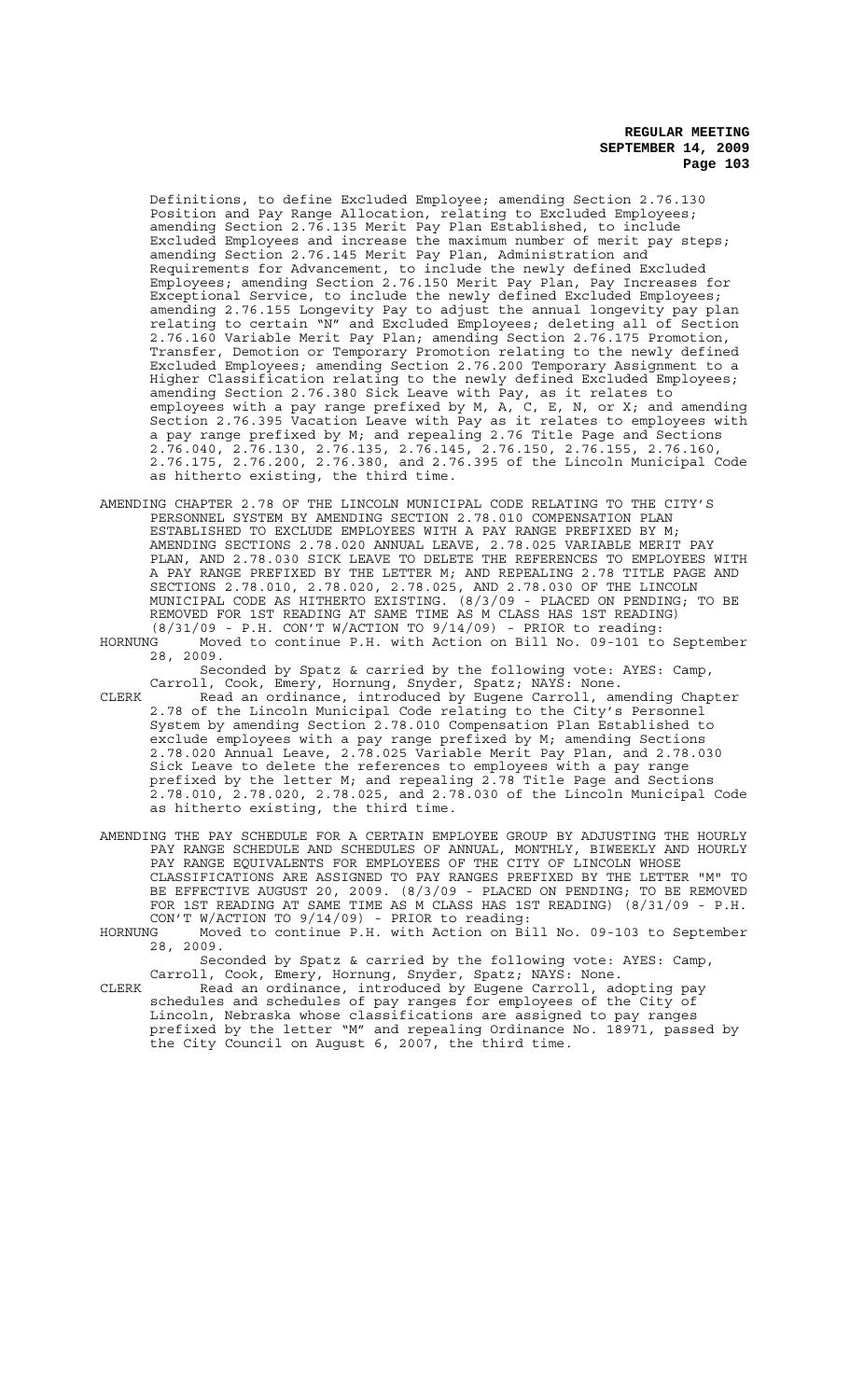# **ORDINANCE - 1ST READING & RELATED RESOLUTIONS (as required)**

- APPROVING A LEASE AGREEMENT BETWEEN THE CITY AND ST. JAMES UNITED METHODIST CHURCH FOR THE LEASE OF SPACE BY THE LINCOLN AREA AGENCY ON AGING FOR ITS ACTIVAGE CENTER PROGRAM AT 2400 S. 11TH STREET, LINCOLN, NEBRASKA FROM SEPTEMBER 1, 2009 TO AUGUST 31, 2010 - CLERK read an ordinance, introduced by Jonathan Cook, accepting and approving a Lease Agreement between the City of Lincoln and St. James United Methodist Church for the lease of office space by the Lincoln Area Agency on Aging for its ActivAge Center program at 2400 S.  $11^{\text{th}}$  Street, Lincoln, NE 68502 for a term beginning September 1, 2009 through August 31, 2010, the first time.
- APPROVING A LEASE AGREEMENT BETWEEN THE CITY AND FIRST UNITED METHODIST CHURCH/WAVERLY FOR THE LEASE OF SPACE BY THE LINCOLN AREA AGENCY ON AGING FOR ITS ACTIVAGE CENTER PROGRAM AT 14410 FOLKESTONE STREET, WAVERLY, NEBRASKA FROM SEPTEMBER 1, 2009 TO AUGUST 31, 2010 - CLERK read an ordinance, introduced by Jonathan Cook, accepting and approving a Lease Agreement between the City of Lincoln and First United Methodist Church of Waverly for the lease of office space by the Lincoln Area Agency on Aging for its ActivAge Center program at 14410 Folkestone Street, Waverly, NE 68462 for a term beginning September 1, 2009 through August 31, 2010, the first time.
- APPROVING AND RATIFYING AN ADDENDUM TO THE LEASE AGREEMENT BETWEEN THE LINCOLN-LANCASTER COUNTY HEALTH DEPARTMENT AND ENTERPRISE CO., INC. LINCOLN-LANCASTER COUNTY HEALTH DEPARTMENT AND ENTERPRISE CO., INC. DBA CORNHUSKER CENTER FOR THE LEASE OF SPACE AT 2662 CORNHUSKER HIGHWAY FOR A PERIOD OF NOVEMBER 1, 2008 THROUGH OCTOBER 31, 2010 FOR THE WOMEN, INFANTS AND CHILDREN (WIC) PROGRAM - CLERK read an ordinance, introduced by Jonathan Cook, be it ordained by the City Council of the City of Lincoln, Nebraska: That the attached Sixth Addendum to Lease Agreement between Enterprise Company, Inc. dba Cornhusker Center, and the City of Lincoln on behalf of the Lincoln-Lancaster County Health Department, for the lease of space located at 2662 Cornhusker Highway for a two-year term from November 1, 2008 through October 31, 2010 for the Women, Infants and Children (WIC) Program, in accordance with the terms and conditions contained in said Agreement, is hereby ratified and approved and the Mayor is authorized to execute the same on behalf of the City of Lincoln, the first time.

## **ORDINANCES - 3RD READING & RELATED RESOLUTIONS (as required)**

- CREATING ALLEY RE-PAVING DISTRICT NO. 49 IN THE EAST-WEST ALLEY FROM 10TH TO 11TH STREETS, BETWEEN G AND H STREETS, AND ASSESSING THE COSTS THEREOF AGAINST THE BENEFITTED PROPERTY - CLERK read an ordinance, introduced by Jon Camp, creating Alley Re-paving District No. 49, defining the limits thereof, establishing the width of the alley roadway to be re-paved, providing for the payment of the cost thereof, designating the property to be benefitted, providing for the acquisition of easements and additional right-of-way, if necessary, and repealing all ordinances or parts of ordinances in conflict herewith, the third time. CAMP Moved to pass the ordinance as read.
- Seconded by Spatz & carried by the following vote: AYES: Camp, Carroll, Cook, Emery, Hornung, Snyder, Spatz; NAYS: None. The ordinance, being numbered **#19298**, is recorded in Ordinance Book #26, Page
- CREATING SPECIAL ASSESSMENT SEWER DISTRICT NO. 1185 FOR THE PURPOSE OF CONSTRUCTING AN 8-INCH DIAMETER SANITARY SEWER IN 84TH STREET, HIGHWAY 6 TO APPROXIMATELY 430 FEET SOUTH OF FLETCHER AVENUE, AND ASSESSING THE COSTS THEREOF AGAINST THE BENEFITTED PROPERTY - CLERK read an ordinance, introduced by Jon Camp, creating Sewer District No. 1185, designating the real estate to be benefitted, providing for assessment of the costs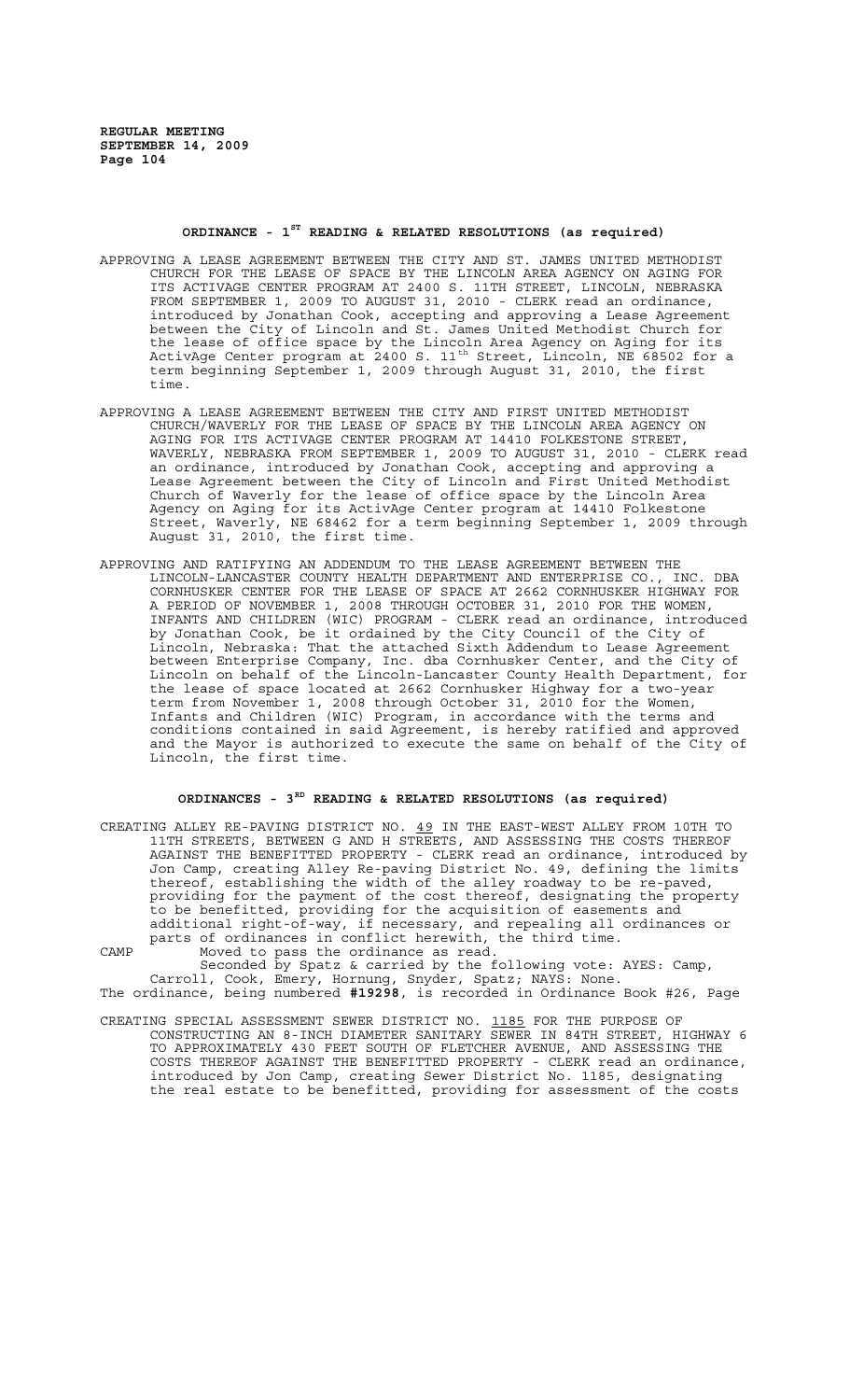of the improvements constructed therein, providing for the acquisition of easements and additional right-of-way, if necessary, and repealing all ordinances or parts of ordinances in conflict herewith, the third time.

CAMP Moved to pass the ordinance as read.

Seconded by Snyder & carried by the following vote: AYES: Camp, Carroll, Cook, Emery, Hornung, Snyder, Spatz; NAYS: None.

The ordinance, being numbered **#19299**, is recorded in Ordinance Book #26, Page

- CREATING WATER DISTRICT NO. 1201 FOR THE PURPOSE OF CONSTRUCTING A 16-INCH DIAMETER WATER MAIN IN 84TH STREET FROM HIGHWAY 6 TO FLETCHER AVENUE AND ASSESSING THE COSTS THEREOF AGAINST THE BENEFITTED PROPERTY - CLERK read an ordinance, introduced by Jon Camp, creating Water District No. 1201, designating the real estate to be benefitted, providing for assessment of the costs of the improvements constructed therein, providing for the acquisition of easements and additional right-of-way, if necessary, and repealing all ordinances or parts of ordinances in conflict herewith, the third time.
- CAMP Moved to pass the ordinance as read.

Seconded by Spatz & carried by the following vote: AYES: Camp, Carroll, Cook, Emery, Hornung, Snyder, Spatz; NAYS: None. The ordinance, being numbered **#19300**, is recorded in Ordinance Book #26, Page

- AMENDING TITLE 24 OF THE LINCOLN MUNICIPAL CODE, PLUMBING AND SEWERS, BY AMENDING SECTION 24.38.070 TO INCREASE PERMIT FEES RELATING TO ON-SITE WASTEWATER TREATMENT SYSTEMS AND CREATING A FEE FOR AN INSPECTOR PERMIT; AMENDING SECTION 24.42.110 RELATING TO THE TRANSFER OF PROPERTY WITH ON-SITE SYSTEMS TO INCREASE THE FEE FOR EVALUATION AND REVIEW OF PROPERTY TRANSFER INSPECTOR REPORTS AND ANY NECESSARY SITE VISITS BY HEALTH DIRECTOR; AND REPEALING SECTIONS 24.38.070 AND 24.42.110 OF THE LINCOLN MUNICIPAL CODE AS HITHERTO EXISTING - CLERK read an ordinance, introduced by Jon Camp, amending Title 24 of the Lincoln Municipal Code, Plumbing and Sewers, by amending Section 24.38.070 to increase permit fees relating to on-site wastewater treatment systems and creating a fee for an inspector permit; amending Section 24.42.110 relating to the transfer of property with on-site systems to increase the fee for evaluation and review of Property Transfer Inspector reports and any necessary site visits by Health Director; and repealing Sections 24.38.070 and 24.42.110 of the Lincoln Municipal Code as hitherto existing, the third time.
- 

CAMP Moved to pass the ordinance as read.

Seconded by Spatz & carried by the following vote: AYES: Camp, Carroll, Cook, Emery, Hornung, Snyder, Spatz; NAYS: None. The ordinance, being numbered **#19301**, is recorded in Ordinance Book #26, Page

AMENDING TITLE 8 OF THE LINCOLN MUNICIPAL CODE RELATING TO HEALTH AND SANITATION, BY AMENDING SECTION 8.06.145 TO INCREASE OPEN BURNING PERMIT FEES; AMENDING SECTION 8.08.060 TO INCREASE BODY ART ESTABLISHMENT PERMIT FEES; AMENDING SECTION 8.08.150 TO INCREASE BODY ART PRACTITIONER PERMIT FEES; AMENDING SECTION 8.12.035 TO INCREASE SMALL FAMILY CHILD CARE HOME PERMIT FEES AND TO DECREASE THE ANNUAL FEE PAID FOR NEW CERTIFICATES OF COMPLIANCE ISSUED AFTER JULY 31 OF EACH YEAR; AMENDING SECTION 8.12.075 TO REVISE THE SMALL FAMILY CHILD CARE HOME LATE FEES TO BE A PERCENTAGE OF THE ANNUAL FEE; AMENDING SECTION 8.12.200 TO REVISE THE SMALL FAMILY CHILD CARE HOME REINSTATEMENT FEE TO BE A PERCENTAGE OF THE ANNUAL FEE; AMENDING SECTION 8.14.035 TO REPLACE A REFERENCE TO THE TERM "LEVEL III FOOD HANDLER" WITH "PREP/COOK FOOD HANDLER OR FOOD MANAGER" FOR THE TYPE OF PERMIT AN OPERATOR OR PERSON IN CHARGE OF FOOD PREPARATION MUST HOLD; AMENDING SECTION 8.14.037 TO INCREASE CHILD CARE PROGRAM PERMIT FEES; AMENDING SECTION 8.14.065 TO REVISE CHILD CARE PROGRAM LATE FEES TO BE A PERCENTAGE OF THE ANNUAL FEE; AMENDING SECTION 8.14.150 TO REVISE THE CHILD CARE PROGRAM REINSTATEMENT FEE TO BE A PERCENTAGE OF THE ANNUAL FEE; AMENDING SECTION 8.20.150 TO INCREASE FOOD CODE PERMIT FEES; AMENDING SECTION 8.24.150 TO INCREASE THE PERMIT FEE FOR A VARIANCE OF THE NOISE CONTROL ORDINANCE; AMENDING SECTION 8.38.090 TO INCREASE PUBLIC SWIMMING POOL PERMIT FEES; AMENDING SECTION 8.40.070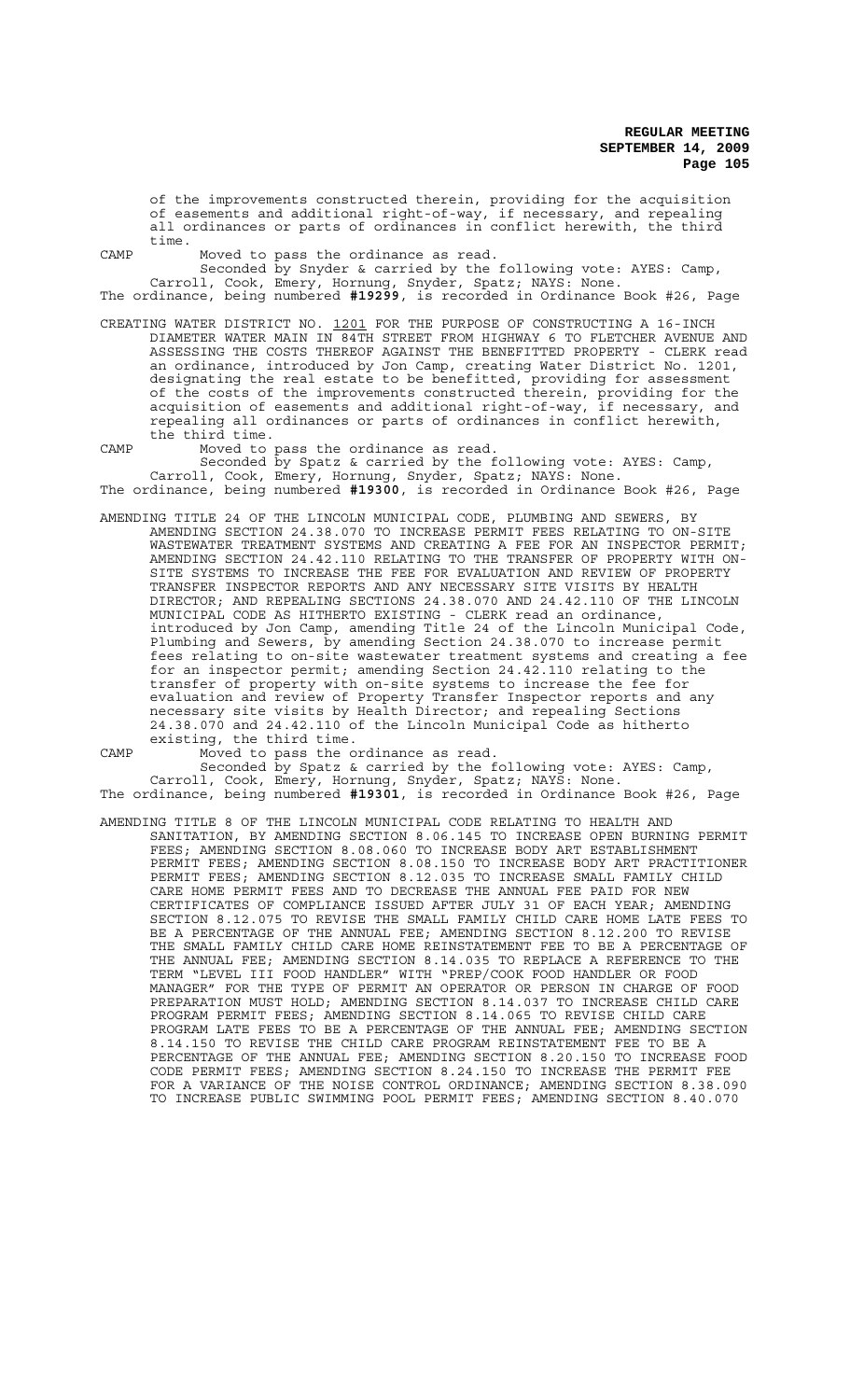TO INCREASE SPA FACILITY PERMIT AND INSPECTION FEES; AMENDING SECTION 8.44.070 TO INCREASE PERMIT FEES FOR WATER WELLS; AND REPEALING SECTIONS 8.06.145, 8.08.060, 8.08.150, 8.12.035, 8.12.075, 8.12.200, 8.14.035, 8.14.037, 8.14.065, 8.14.150, 8.20.150, 8.24.150, 8.38.090, 8.40.070 AND 8.44.070 OF THE LINCOLN MUNICIPAL CODE AS HITHERTO EXISTING - CLERK read an ordinance, introduced by Jon Camp, amending Title 8 of the Lincoln Municipal Code relating to Health and Sanitation, by amending Section 8.06.145 to increase open burning permit fees; amending Section 8.08.060 to increase body art establishment permit fees; amending Section 8.08.150 to increase body art practitioner permit fees; amending Section 8.12.035 to increase small family child care home permit fees and to decrease the annual fee paid for new certificates of compliance issued after July 31 of each year; amending Section 8.12.075 to revise the small family child care home late fees to be a percentage of the annual fee; amending Section 8.12.200 to revise the small family child care home reinstatement fee to be a percentage of the annual fee; amending Section 8.14.035 to replace a reference to the term "Level III Food Handler" with "Prep/Cook Food Handler or Food Manager" for the type of permit an operator or person in charge of food preparation must hold; amending Section 8.14.037 to increase child care program permit fees; amending Section 8.14.065 to revise child care program late fees to be a percentage of the annual fee; amending Section 8.14.150 to revise the child care program reinstatement fee to be a percentage of the annual fee; amending Section 8.20.150 to increase food code permit fees; amending Section 8.24.150 to increase the permit fee for a variance of the noise control ordinance; amending Section 8.38.090 to increase public swimming pool permit fees; amending Section 8.40.070 to increase spa facility permit and inspection fees; amending Section 8.44.070 to increase permit fees for water wells; and repealing Sections 8.06.145, 8.08.060, 8.08.150, 8.12.035, 8.12.075, 8.12.200, 8.14.035, 8.14.037, 8.14.065, 8.14.150, 8.20.150, 8.24.150, 8.38.090, 8.40.070 and 8.44.070 of the Lincoln Municipal Code as hitherto existing, the third time. CAMP Moved to pass the ordinance as read.

Seconded by Carroll & carried by the following vote: AYES: Camp, Carroll, Cook, Emery, Hornung, Snyder, Spatz; NAYS: None. The ordinance, being numbered **#19302**, is recorded in Ordinance Book #26, Page

AMENDING CHAPTER 5.41 OF THE LINCOLN MUNICIPAL CODE RELATING TO SALVAGING, RECYCLING, AND COMPOSTING OPERATIONS BY AMENDING SECTION 5.41.050 TO INCREASE THE PERMIT FEES REQUIRED UNDER THAT CHAPTER; AMENDING SECTION 5.41.060 TO INCREASE THE OCCUPATION TAX LEVIED UPON SALVAGE OPERATIONS AND COMMERCIAL COMPOSTING OPERATIONS; AND REPEALING SECTIONS 5.41.050 AND 5.41.060 OF THE LINCOLN MUNICIPAL CODE AS HITHERTO EXISTING. - CLERK read an ordinance, introduced by Jon Camp, amending Chapter 5.41 of the Lincoln Municipal Code relating to Salvaging, Recycling, and Composting Operations by amending Section 5.41.050 to increase the permit fees required under that chapter; amending Section 5.41.060 to increase the occupation tax levied upon salvage operations and commercial composting operations; and repealing Sections 5.41.050 and 5.41.060 of the Lincoln Municipal Code as hitherto existing, the third time.

CAMP Moved to pass the ordinance as read. Seconded by Carroll & carried by the following vote: AYES: Camp, Carroll, Cook, Emery, Hornung, Snyder, Spatz; NAYS: None.

The ordinance, being numbered **#19303**, is recorded in Ordinance Book #26, Page

AMENDING CHAPTER 8.20 OF THE LINCOLN MUNICIPAL CODE, THE LINCOLN FOOD CODE, BY AMENDING SECTION 8.20.190 TO REQUIRE THE FOOD PERMIT HOLDER RATHER THAN THE FOOD ESTABLISHMENT TO MAINTAIN STAFFING RECORDS AND TO ARRANGE FOR AND REQUIRE ALL EMPLOYEES TO HAVE A VALID FOOD HANDLER PERMIT AND/OR FOOD MANAGER PERMIT; AMENDING SECTION 8.20.300 TO PROVIDE FOR REVOCATION OF A PERMIT UNDER THE LINCOLN FOOD CODE IN ADDITION TO SUSPENSION; AMENDING SECTION 8.20.310 TO CLARIFY EXISTING LANGUAGE REGARDING CONDITIONS FOR REISSUANCE OF A SUSPENDED PERMIT; AND REPEALING SECTIONS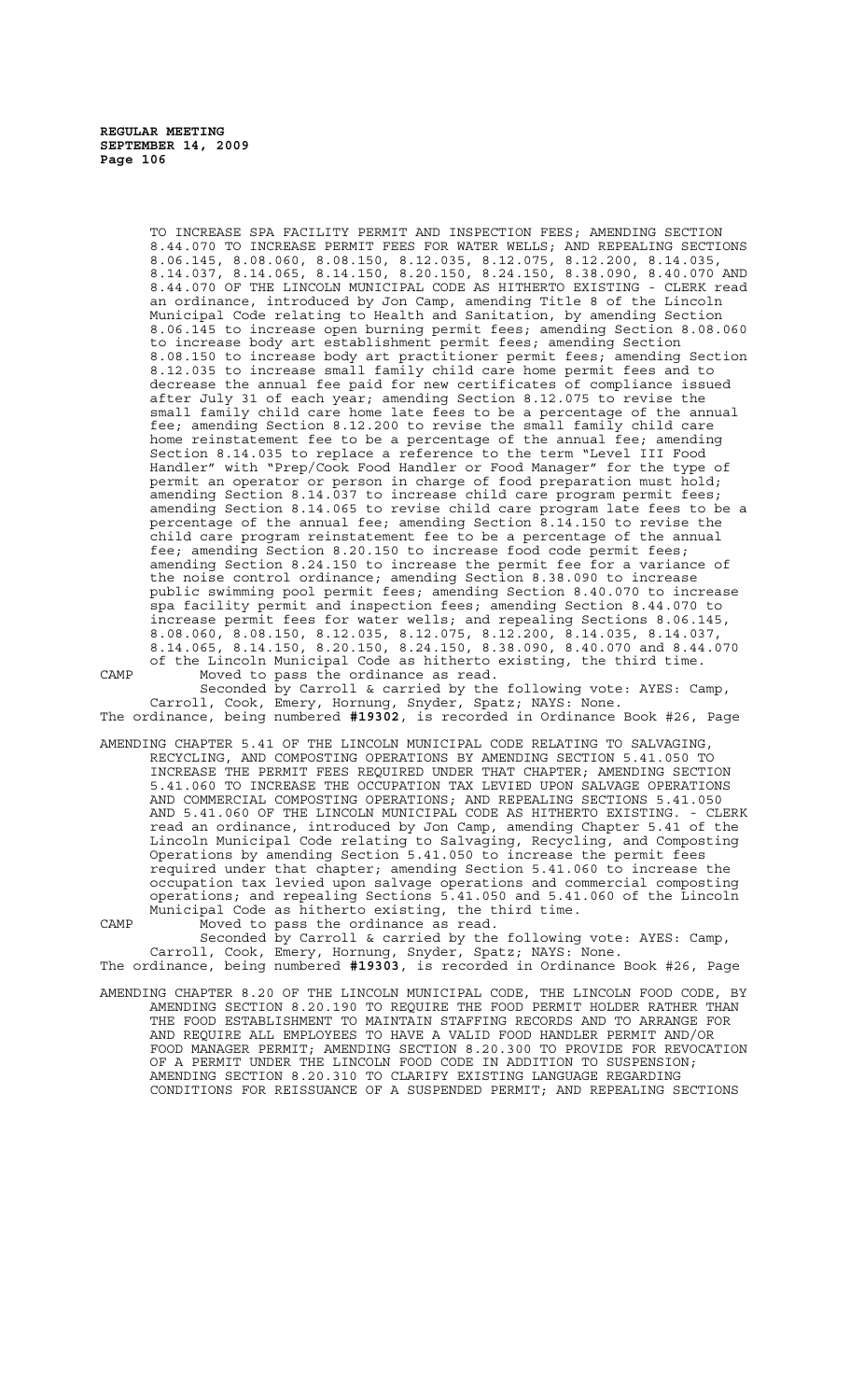8.20.190, 8.20.300, AND 8.20.310 OF THE LINCOLN MUNICIPAL CODE AS HITHERTO EXISTING - CLERK read an ordinance, introduced by Jon Camp, amending Chapter 8.20 of the Lincoln Municipal Code, the Lincoln Food Code, by amending Section 8.20.190 to require the food permit holder rather than the food establishment to maintain staffing records and to arrange for and require all employees to have a valid food handler permit and/or food manager permit; amending Section 8.20.300 to provide for revocation of a permit under the Lincoln Food Code in addition to suspension; amending Section 8.20.310 to clarify existing language regarding conditions for reissuance of a suspended permit; and repealing Sections 8.20.190, 8.20.300, and 8.20.310 of the Lincoln Municipal Code as hitherto existing, the third time.

CAMP Moved to pass the ordinance as read.

Seconded by Carroll & carried by the following vote: AYES: Camp, Carroll, Cook, Emery, Hornung, Snyder, Spatz; NAYS: None. The ordinance, being numbered **#19304**, is recorded in Ordinance Book #26, Page

ANNEXATION 09003 - AMENDING THE LINCOLN CORPORATE LIMITS MAP BY ANNEXING APPROXIMATELY 27.52 ACRES OF PROPERTY GENERALLY LOCATED AT SOUTH 91ST STREET AND HIGHWAY 2 (RELATED ITEMS 09-120, 09-121) - PRIOR to reading:

SNYDER Moved to Place Bill No. 09-120 on Pending, Date Certain to October 5, 2009.

Seconded by Carroll & carried by the following vote: AYES: Camp, Carroll, Cook, Emery, Hornung, Snyder, Spatz; NAYS: None.

CLERK Read an ordinance, introduced by Jon Camp, annexing and including the below described land as part of the City of Lincoln, Nebraska and amending the Corporate Limits Map attached to and made a part of Ordinance No. 18208, to reflect the extension of the corporate limits boundary of the City of Lincoln, Nebraska established and shown thereon, the third time.

CHANGE OF ZONE 09011 - APPLICATION OF ANDERMATT LLC FOR A CHANGE OF ZONE FROM AG AGRICULTURAL TO B-2 PLANNED NEIGHBORHOOD BUSINESS DISTRICT SOUTHLAKE PUD FOR APPROXIMATELY 104,000 SQUARE FEET OF HEALTH CARE FACILITY, APPROXIMATELY 50,000 SQUARE FEET OF OFFICE, AND APPROXIMATELY 15,000 SQUARE FEET OF COMMERCIAL, AND APPROVAL OF A DEVELOPMENT PLAN WHICH PROPOSES TO MODIFY STANDARDS OF THE UNDERLYING ZONING DISTRICT, SUBDIVISION REGULATIONS AND DESIGN STANDARDS, ON PROPERTY GENERALLY LOCATED AT S. 91ST STREET AND HIGHWAY 2 (RELATED ITEMS 09-120, 09-121) - PRIOR to reading:

SNYDER Moved to Place Bill No. 09-121 on Pending, Date Certain to October 5, 2009.

Seconded by Carroll & carried by the following vote: AYES: Camp, Carroll, Cook, Emery, Hornung, Snyder, Spatz; NAYS: None.

CLERK Read an ordinance, introduced by Jon Camp, amending the Lincoln Zoning District Maps attached to and made a part of Title 27 of the Lincoln Municipal Code, as provided by Section 27.05.020 of the Lincoln Municipal Code, by changing the boundaries of the districts established and shown thereon, the third time.

CHANGE OF ZONE 09020HP - APPLICATION OF WILLIAM J. AND MYRNA WOOD TO DESIGNATE THE ARNOTT AND LOUISA RICKETTS MANSION AT 400 SOUTH 33RD STREET AS A HISTORIC LANDMARK - CLERK read an ordinance, introduced by Jon Camp, amending the City of Lincoln District Map attached to and made a part of Title 27 of the Lincoln Municipal Code by designating certain property as a Landmark, the third time.

CAMP Moved to pass the ordinance as read.

Seconded by Carroll & carried by the following vote: AYES: Camp, Carroll, Cook, Emery, Hornung, Snyder, Spatz; NAYS: None. The ordinance, being numbered **#19305**, is recorded in Ordinance Book #26, Page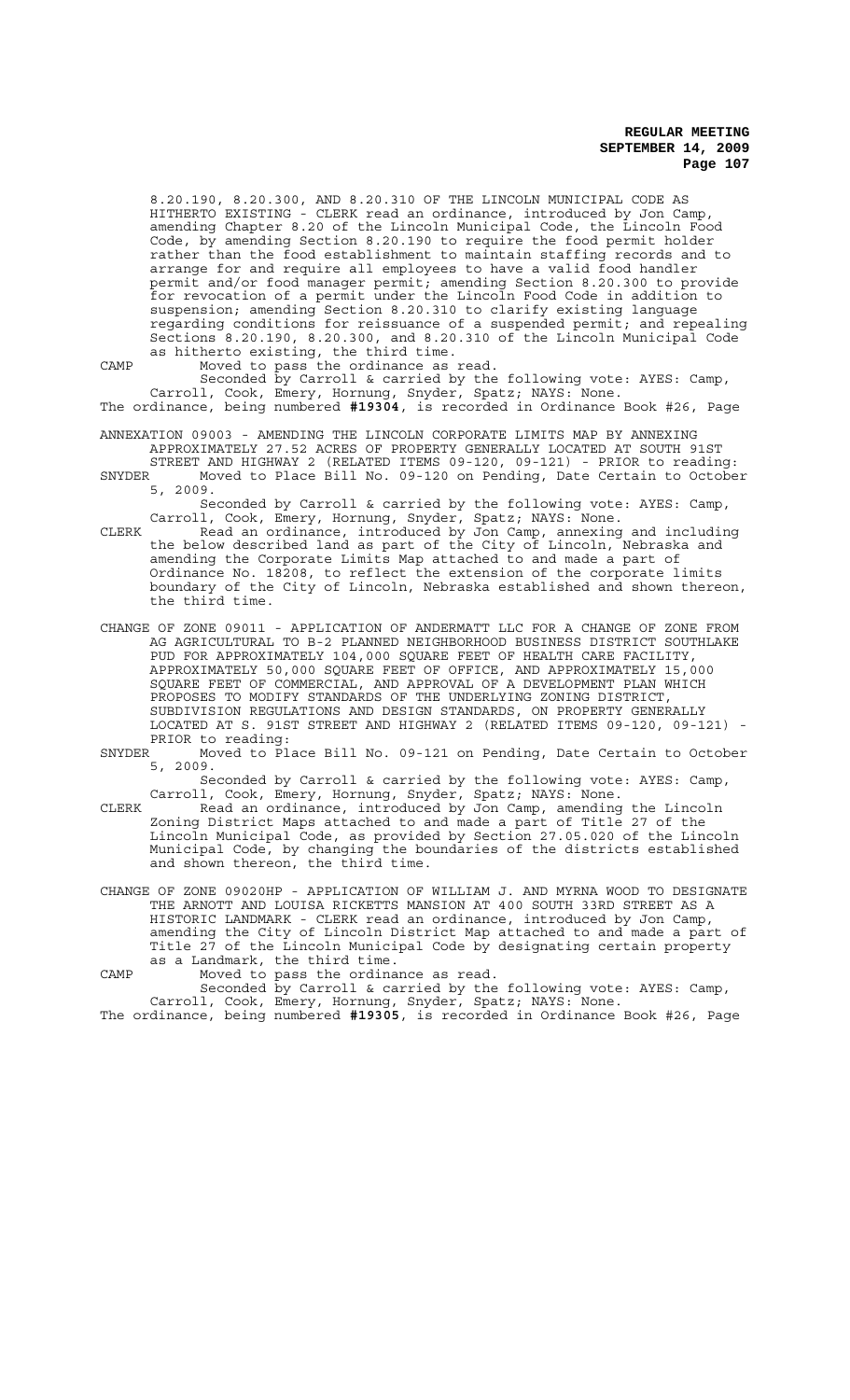COMPREHENSIVE PLAN CONFORMANCE 09008 - DECLARING APPROXIMATELY 12.56 ACRES OF PROPERTY GENERALLY LOCATED AT NORTH 56TH STREET AND BLUFF ROAD AS SURPLUS PROPERTY AND AUTHORIZING THE SALE THEREOF - CLERK read an ordinance, introduced by Jon Camp, declaring approximately 12.56 acres of City-owned property generally located at North 56th Street and Bluff Road as surplus and authorizing the sale thereof, the third time. CAMP Moved to pass the ordinance as read.

Seconded by Carroll & carried by the following vote: AYES: Camp, Carroll, Cook, Emery, Hornung, Snyder, Spatz; NAYS: None. The ordinance, being numbered **#19306**, is recorded in Ordinance Book #26, Page

### **OPEN MICROPHONE SESSION**

Dale Gardner, 4415 Calvert St., came forward to present photos of his neighborhood sidewalk issues and to request resolution to the problems. He feels safety is important.

Roger Figard, Public Works & Utilities City Engineer, came forward to state that even though resources are limited, sidewalk repair is slowly progressing through the City. He said Mr. Gardner's area is slated for 2011/12 but it is possible it can be declared an emergency situation and given priority in the summer of 2010.

Council Member Camp suggested setting up a match program to accelerate the fix up but Mr. Gardner was not in favor. Camp suggested continuing the discussion about sidewalk repairs with Public Works in a Pre-Council session in the near future.

#### **MISCELLANEOUS BUSINESS**

#### **PENDING -**

CAMP Moved to extend the Pending List to September 21, 2009. Seconded by Spatz & carried by the following vote: AYES: Camp, Carroll, Cook, Emery, Hornung, Snyder, Spatz; NAYS: None.

## **UPCOMING RESOLUTIONS**

A SPECIAL PUBLIC HEARING SHALL BE HELD ON MONDAY, SEPTEMBER 21, 2009 AT 3:00 P.M. OR AS SOON THEREAFTER AS POSSIBLE ON THE FOLLOWING RESOLUTION: APPROVING THE 2009-2010 CITY TAX RATE OF 0.28788 PER \$100.00 OF ASSESSED VALUATION - PRIOR to reading:

CLERK Requested a motion for approval.<br>CAMP So moved

So moved.

Seconded by Cook & carried by the following vote: AYES: Camp, Carroll, Cook, Emery, Hornung, Snyder, Spatz; NAYS: None.

APPROVING AND RATIFYING THE LABOR CONTRACT BETWEEN THE CITY OF LINCOLN AND THE LINCOLN FIREFIGHTERS ASSOCIATION, LOCAL NO. 644, INTERNATIONAL ASSOCIATION OF FIREFIGHTERS, EFFECTIVE AUGUST 20, 2009 THROUGH AUGUST

31, 2010 - PRIOR to reading:<br>CARROLL Moved to Place Bill No. CARROLL Moved to Place Bill No. 09R-158 on Pending to have Public Hearing with Action on September 28, 2009.

Seconded by Spatz & carried by the following vote: AYES: Camp, Carroll, Cook, Emery, Hornung, Snyder, Spatz; NAYS: None.